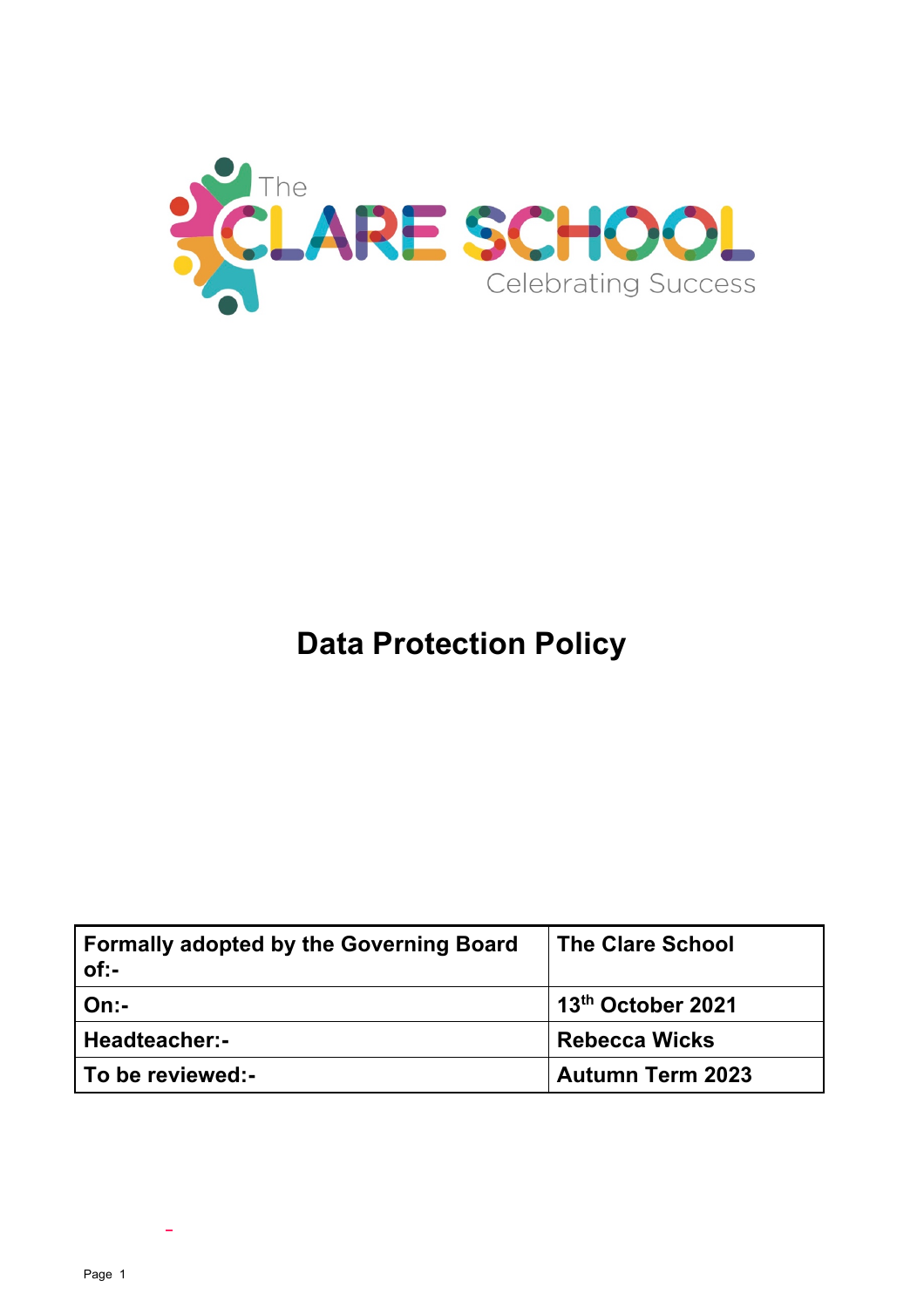## **Contents**

## **1. Aims**

Our school aims to ensure that all personal data collected about staff, pupils, parents, governors, visitors and other individuals is collected, stored and processed in accordance with the General Data Protection Regulation (EU) 2016/679 (GDPR) and the Data Protection Act 2018 (DPA 2018).

This policy applies to all personal data, regardless of whether it is in paper or electronic format.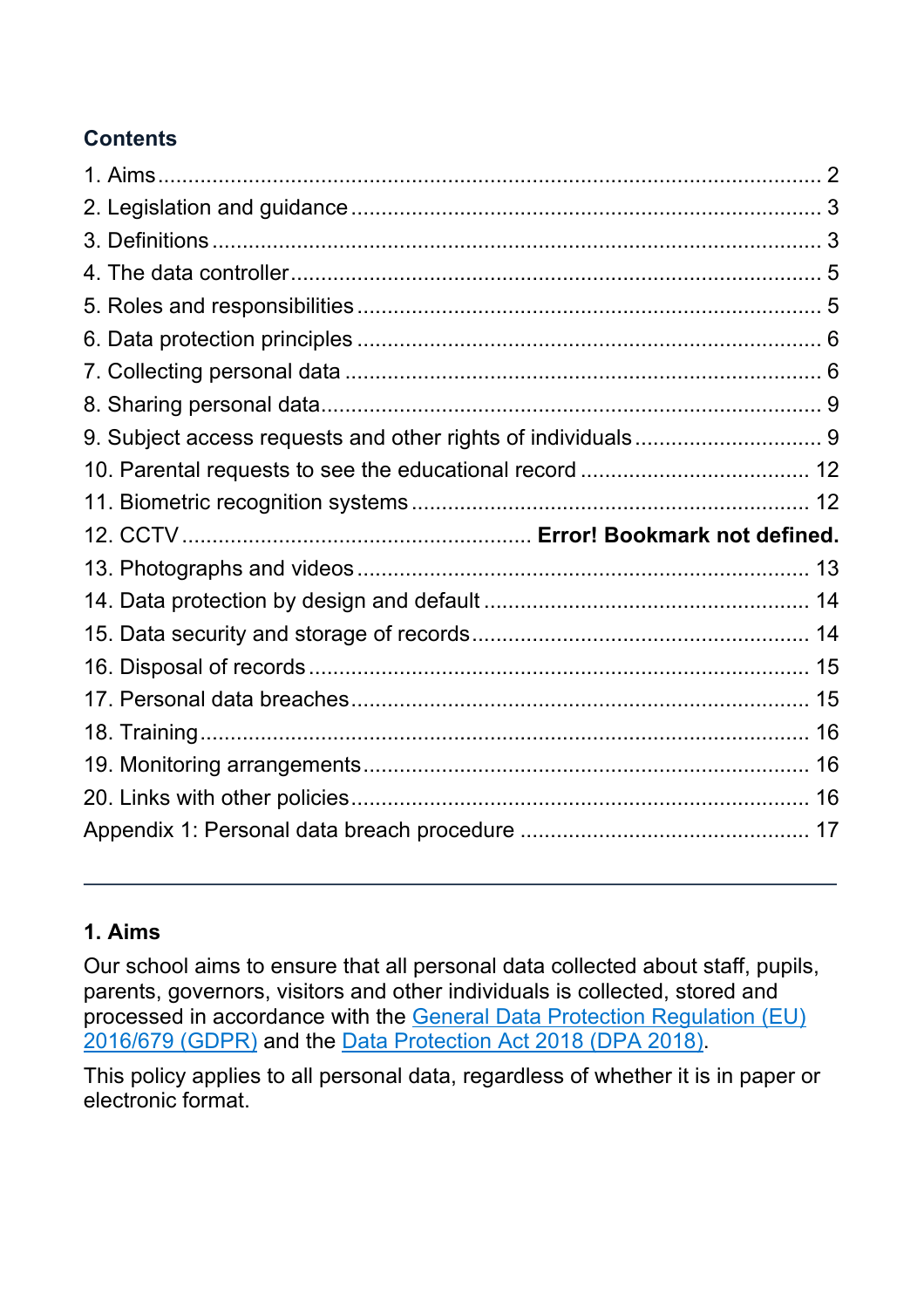## **2. Legislation and guidance**

This policy meets the requirements of the:

- UK General Data Protection Regulation (UK GDPR) the EU GDPR was incorporated into UK legislation, with some amendments, by The Data Protection, Privacy and Electronic Communications (Amendments etc) (EU Exit) Regulations 2020
- > Data Protection Act 2018 (DPA 2018)

It is based on guidance published by the Information Commissioner's Office (ICO) on the GDPR.

It meets the requirements of the Protection of Freedoms Act 2012 when referring to our use of biometric data.

In addition, this policy complies with regulation 5 of the **Education (Pupil** Information) (England) Regulations 2005, which gives parents the right of access to their child's educational record.

| <b>TERM</b>          | <b>DEFINITION</b>                                                                                                                               |
|----------------------|-------------------------------------------------------------------------------------------------------------------------------------------------|
| <b>Personal data</b> | Any information relating to an identified, or<br>identifiable, living individual.                                                               |
|                      | This may include the individual's:                                                                                                              |
|                      | >Name (including initials)                                                                                                                      |
|                      | >Identification number                                                                                                                          |
|                      | >Location data                                                                                                                                  |
|                      | >Online identifier, such as a username                                                                                                          |
|                      | It may also include factors specific to the<br>individual's physical, physiological, genetic,<br>mental, economic, cultural or social identity. |

#### **3. Definitions**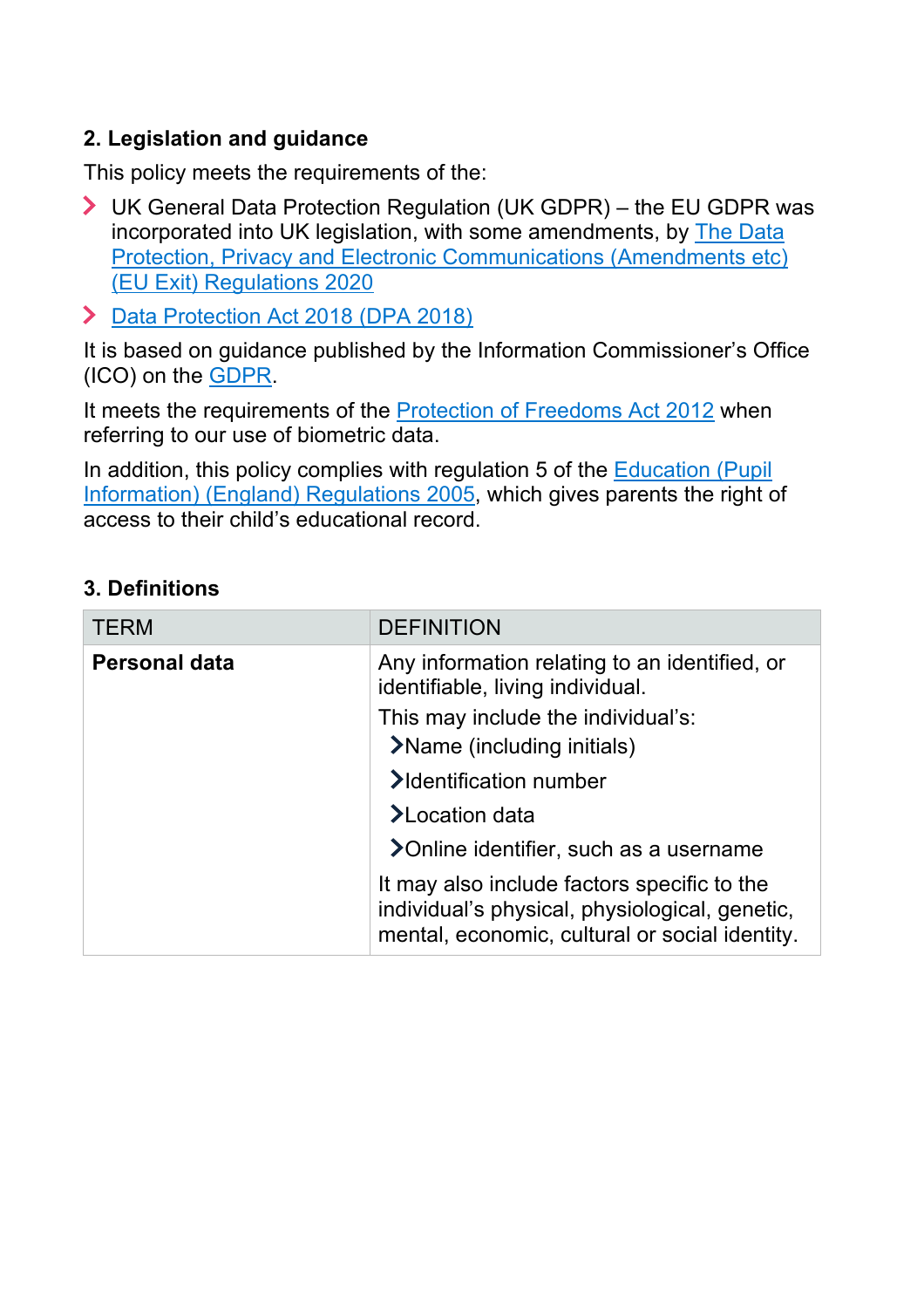| <b>TERM</b>                                   | <b>DEFINITION</b>                                                                                                                                                                                                                |
|-----------------------------------------------|----------------------------------------------------------------------------------------------------------------------------------------------------------------------------------------------------------------------------------|
| <b>Special categories of</b><br>personal data | Personal data which is more sensitive and<br>so needs more protection, including<br>information about an individual's:<br><b>≻Racial or ethnic origin</b>                                                                        |
|                                               | >Political opinions                                                                                                                                                                                                              |
|                                               | >Religious or philosophical beliefs                                                                                                                                                                                              |
|                                               | >Trade union membership                                                                                                                                                                                                          |
|                                               | <b>&gt;</b> Genetics                                                                                                                                                                                                             |
|                                               | >Biometrics (such as fingerprints, retina<br>and iris patterns), where used for<br>identification purposes                                                                                                                       |
|                                               | $\blacktriangleright$ Health – physical or mental                                                                                                                                                                                |
|                                               | >Sex life or sexual orientation                                                                                                                                                                                                  |
| <b>Processing</b>                             | Anything done to personal data, such as<br>collecting, recording, organising, structuring,<br>storing, adapting, altering, retrieving, using,<br>disseminating, erasing or destroying.<br>Processing can be automated or manual. |
| Data subject                                  | The identified or identifiable individual whose<br>personal data is held or processed.                                                                                                                                           |
| Data controller                               | A person or organisation that determines the<br>purposes and the means of processing of<br>personal data.                                                                                                                        |
| Data processor                                | A person or other body, other than an<br>employee of the data controller, who<br>processes personal data on behalf of the<br>data controller.                                                                                    |
| Personal data breach                          | A breach of security leading to the accidental<br>or unlawful destruction, loss, alteration,<br>unauthorised disclosure of, or access to,<br>personal data.                                                                      |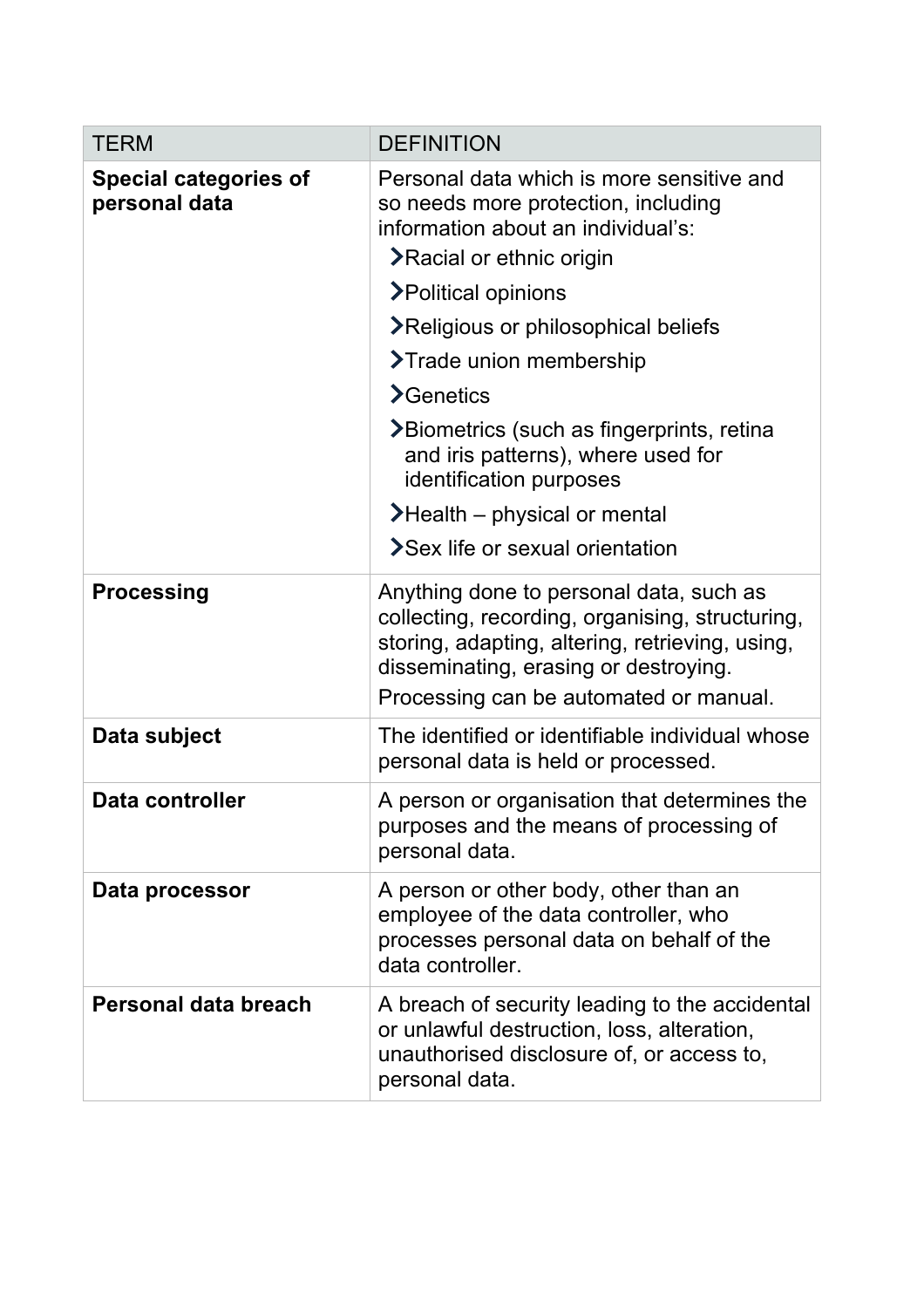## **4. The data controller**

Our school processes personal data relating to parents, pupils, staff, governors, visitors and others, and therefore is a data controller.

The school is registered with the ICO / has paid its data protection fee to the ICO, as legally required.

## **5. Roles and responsibilities**

This policy applies to **all staff** employed by our school, and to external organisations or individuals working on our behalf. Staff who do not comply with this policy may face disciplinary action.

## **5.1 Governing board**

The governing board has overall responsibility for ensuring that our school complies with all relevant data protection obligations.

## **5.2 Data protection officer**

The data protection officer (DPO) is responsible for overseeing the implementation of this policy, monitoring our compliance with data protection law, and developing related policies and guidelines where applicable.

They will provide an annual report of their activities directly to the governing board and, where relevant, report to the board their advice and recommendations on school data protection issues.

The DPO is also the first point of contact for individuals whose data the school processes, and for the ICO.

Full details of the DPO's responsibilities are set out in their job description.

Our DPO is The DPO Centre and is contactable via dpo@theclareschool.com

## **5.3 Headteacher**

The headteacher acts as the representative of the data controller on a day-today basis.

## **5.4 All staff**

Staff are responsible for:

- Collecting, storing and processing any personal data in accordance with this policy
- Informing the school of any changes to their personal data, such as a change of address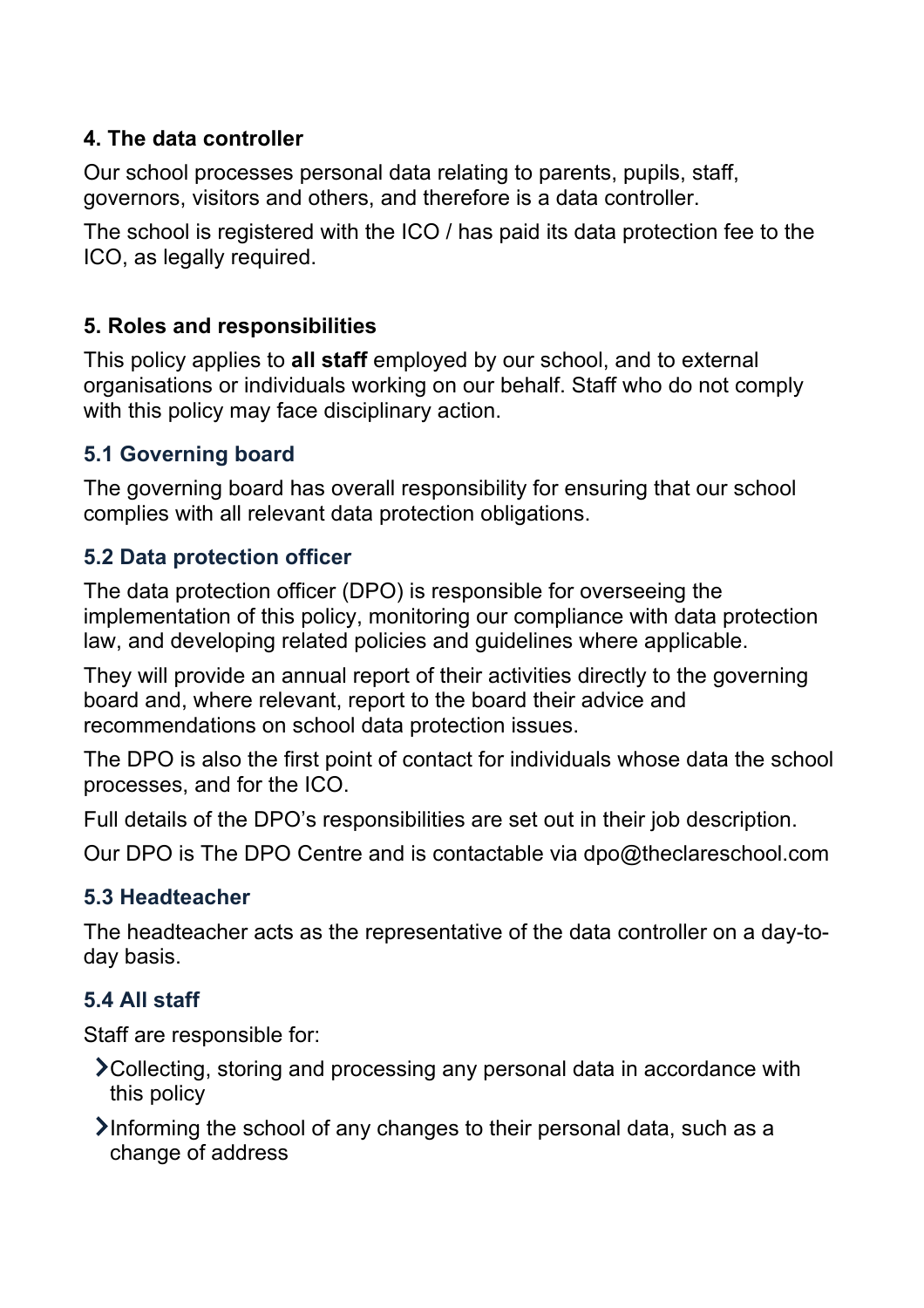Contacting the DPO in the following circumstances:

- •With any questions about the operation of this policy, data protection law, retaining personal data or keeping personal data secure
- If they have any concerns that this policy is not being followed
- If they are unsure whether or not they have a lawful basis to use personal data in a particular way
- If they need to rely on or capture consent, draft a privacy notice, deal with data protection rights invoked by an individual, or transfer personal data outside the European Economic Area
- If there has been a data breach
- •Whenever they are engaging in a new activity that may affect the privacy rights of individuals
- If they need help with any contracts or sharing personal data with third parties

## **6. Data protection principles**

The GDPR is based on data protection principles that our school must comply with.

The principles say that personal data must be:

- Processed lawfully, fairly and in a transparent manner
- Collected for specified, explicit and legitimate purposes
- Adequate, relevant and limited to what is necessary to fulfil the purposes for which it is processed
- Accurate and, where necessary, kept up to date
- Xept for no longer than is necessary for the purposes for which it is processed
- Processed in a way that ensures it is appropriately secure

This policy sets out how the school aims to comply with these principles.

## **7. Collecting personal data**

## **7.1 Lawfulness, fairness and transparency**

We will only process personal data where we have one of 6 'lawful bases' (legal reasons) to do so under data protection law: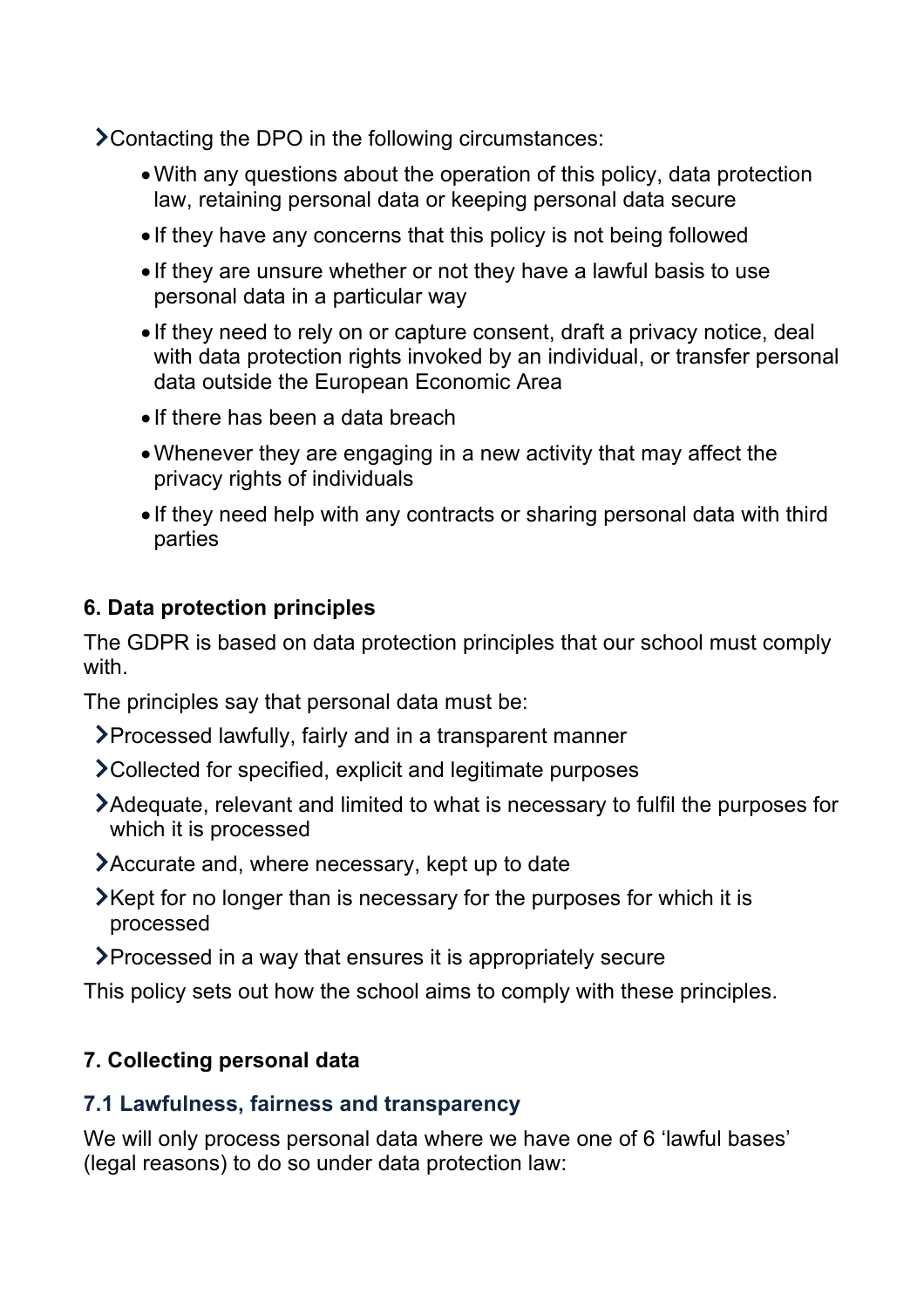- The data needs to be processed so that the school can **fulfil a contract** with the individual, or the individual has asked the school to take specific steps before entering into a contract
- The data needs to be processed so that the school can **comply with a legal obligation**

The data needs to be processed to ensure the **vital interests** of the individual or another person i.e. to protect someone's life

- The data needs to be processed so that the school, as a public authority, can **perform a task in the public interest or exercise its official authority**
- The data needs to be processed for the **legitimate interests** of the school (where the processing is not for any tasks the school performs as a public authority) or a third party, provided the individual's rights and freedoms are not overridden
- The individual (or their parent/carer when appropriate in the case of a pupil) has freely given clear **consent**

For special categories of personal data, we will also meet one of the special category conditions for processing under data protection law:

- The individual (or their parent/carer when appropriate in the case of a pupil) has given **explicit consent**
- The data needs to be processed to perform or exercise obligations or rights in relation to **employment, social security or social protection law**
- The data needs to be processed to ensure the **vital interests** of the individual or another person, where the individual is physically or legally incapable of giving consent
- The data has already been made **manifestly public** by the individual
- The data needs to be processed for the establishment, exercise or defence of **legal claims**
- The data needs to be processed for reasons of **substantial public interest** as defined in legislation
- The data needs to be processed for **health or social care purposes**, and the processing is done by, or under the direction of, a health or social work professional or by any other person obliged to confidentiality under law
- The data needs to be processed for **public health reasons**, and the processing is done by, or under the direction of, a health professional or by any other person obliged to confidentiality under law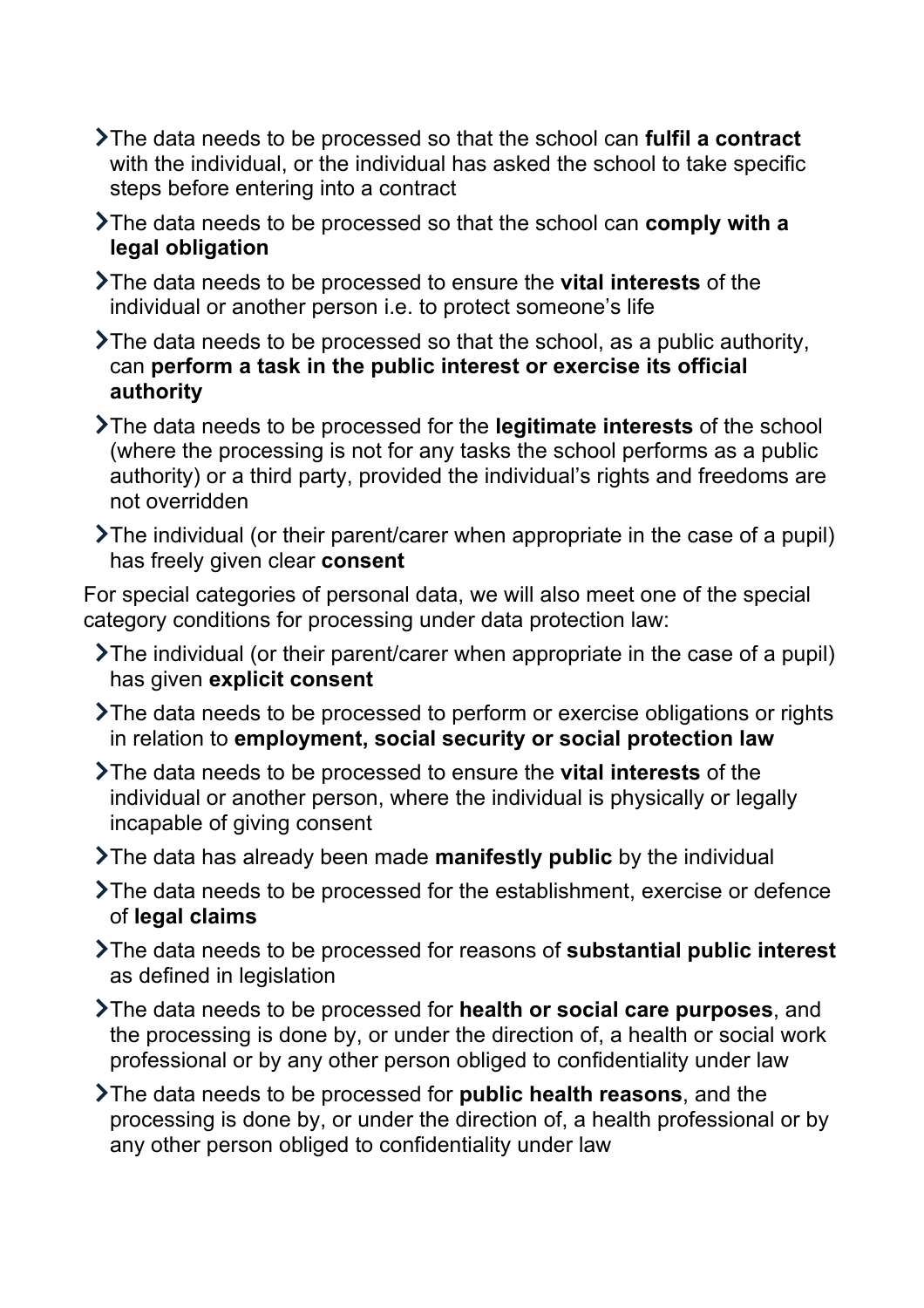The data needs to be processed for **archiving purposes**, scientific or historical research purposes, or statistical purposes, and the processing is in the public interest

For criminal offence data, we will meet both a lawful basis and a condition set out under data protection law. Conditions include:

The individual (or their parent/carer when appropriate in the case of a pupil) has given **consent**

- The data needs to be processed to ensure the **vital interests** of the individual or another person, where the individual is physically or legally incapable of giving consent
- The data has already been made **manifestly public** by the individual
- The data needs to be processed for or in connection with legal proceedings, to obtain legal advice, or for the establishment, exercise or defence of **legal rights**
- The data needs to be processed for reasons of **substantial public interest** as defined in legislation

Whenever we first collect personal data directly from individuals, we will provide them with the relevant information required by data protection law.

We will always consider the fairness of our data processing. We will ensure we do not handle personal data in ways that individuals would not reasonably expect, or use personal data in ways which have unjustified adverse effects on them.

## **7.2 Limitation, minimisation and accuracy**

We will only collect personal data for specified, explicit and legitimate reasons. We will explain these reasons to the individuals when we first collect their data.

If we want to use personal data for reasons other than those given when we first obtained it, we will inform the individuals concerned before we do so, and seek consent where necessary.

Staff must only process personal data where it is necessary in order to do their jobs.

We will keep data accurate and, where necessary, up-to-date. Inaccurate data will be rectified or erased when appropriate.

In addition, when staff no longer need the personal data they hold, they must ensure it is deleted or anonymised. This will be done in accordance with the school's record retention schedule.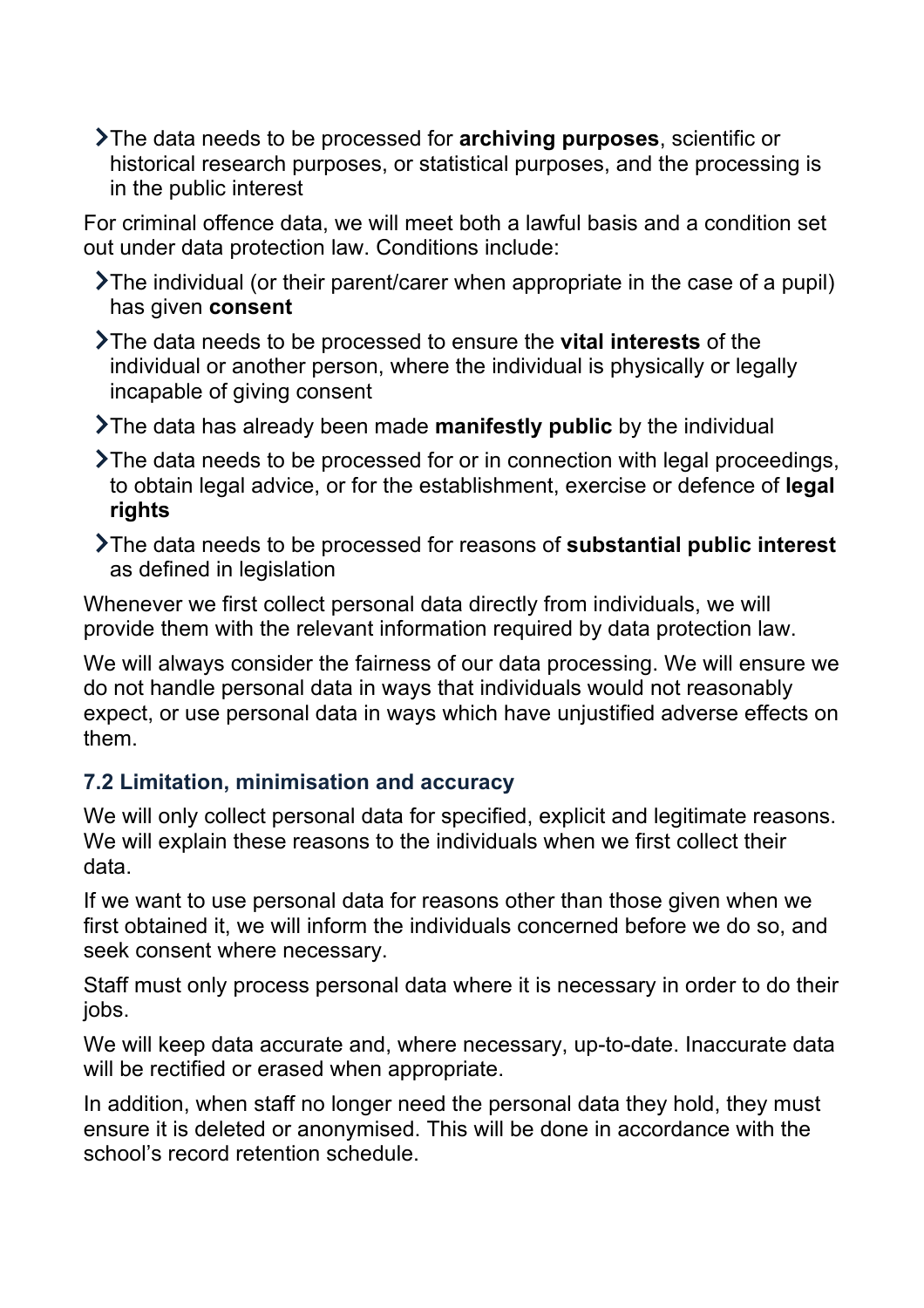## **8. Sharing personal data**

We will not normally share personal data with anyone else without consent, but there are certain circumstances where we may be required to do so. These include, but are not limited to, situations where:

- There is an issue with a pupil or parent/carer that puts the safety of our staff at risk
- We need to liaise with other agencies we will seek consent as necessary before doing this
- Our suppliers or contractors need data to enable us to provide services to our staff and pupils – for example, IT companies. When doing this, we will:
	- •Only appoint suppliers or contractors which can provide sufficient guarantees that they comply with data protection law
	- •Establish a contract with the supplier or contractor to ensure the fair and lawful processing of any personal data we share
	- •Only share data that the supplier or contractor needs to carry out their service

We will also share personal data with law enforcement and government bodies where we are legally required to do so.

We may also share personal data with emergency services and local authorities to help them to respond to an emergency situation that affects any of our pupils or staff.

Where we transfer personal data internationally, we will do so in accordance with data protection law.

## **9. Subject access requests and other rights of individuals**

## **9.1 Subject access requests**

Individuals have a right to make a 'subject access request' to gain access to personal information that the school holds about them. This includes:

Confirmation that their personal data is being processed

Access to a copy of the data

- $\sum$ The purposes of the data processing
- >The categories of personal data concerned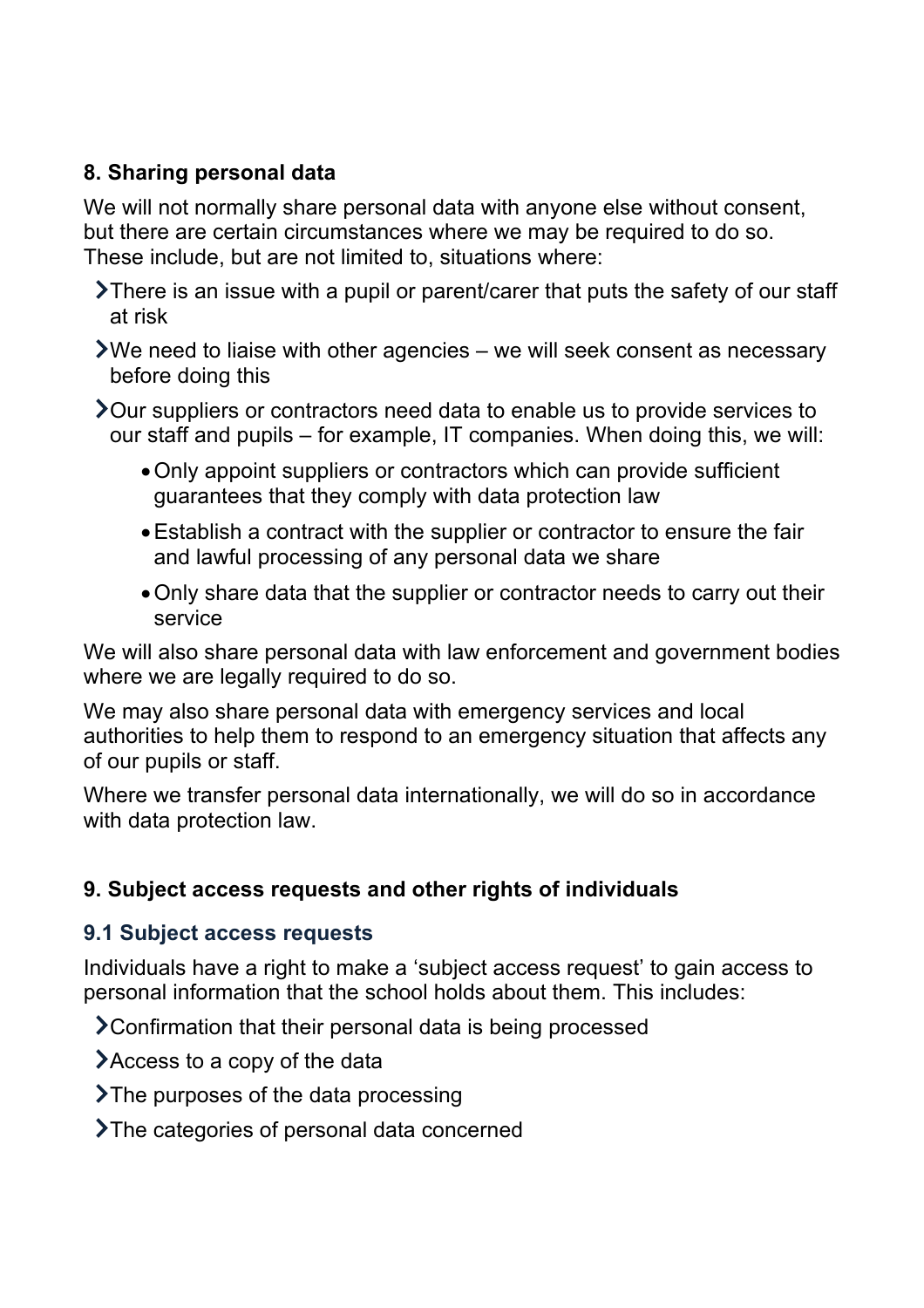- Who the data has been, or will be, shared with
- How long the data will be stored for, or if this isn't possible, the criteria used to determine this period
- Where relevant, the existence of the right to request rectification, erasure or restriction, or to object to such processing
- The right to lodge a complaint with the ICO or another supervisory authority
- The source of the data, if not the individual
- Whether any automated decision-making is being applied to their data, and what the significance and consequences of this might be for the individual
- The safeguards provided if the data is being transferred internationally

Subject access requests can be submitted in any form, but we may be able to respond to requests more quickly if they are made in writing and include:

- Name of individual
- Correspondence address
- > Contact number and email address
- Details of the information requested

If staff receive a subject access request in any form they must immediately forward it to the DPO.

## **9.2 Children and subject access requests**

Personal data about a child belongs to that child, and not the child's parents or carers. For a parent or carer to make a subject access request with respect to their child, the child must either be unable to understand their rights and the implications of a subject access request, or have given their consent.

Children below the age of 12 are generally not regarded to be mature enough to understand their rights and the implications of a subject access request. Therefore, most subject access requests from parents or carers of pupils at our school may be granted without the express permission of the pupil. This is not a rule and a pupil's ability to understand their rights will always be judged on a case-by-case basis.

Children aged 12 and above are generally regarded to be mature enough to understand their rights and the implications of a subject access request. Therefore, most subject access requests from parents or carers of pupils at our school may not be granted without the express permission of the pupil. This is not a rule and a pupil's ability to understand their rights will always be judged on a case-by-case basis.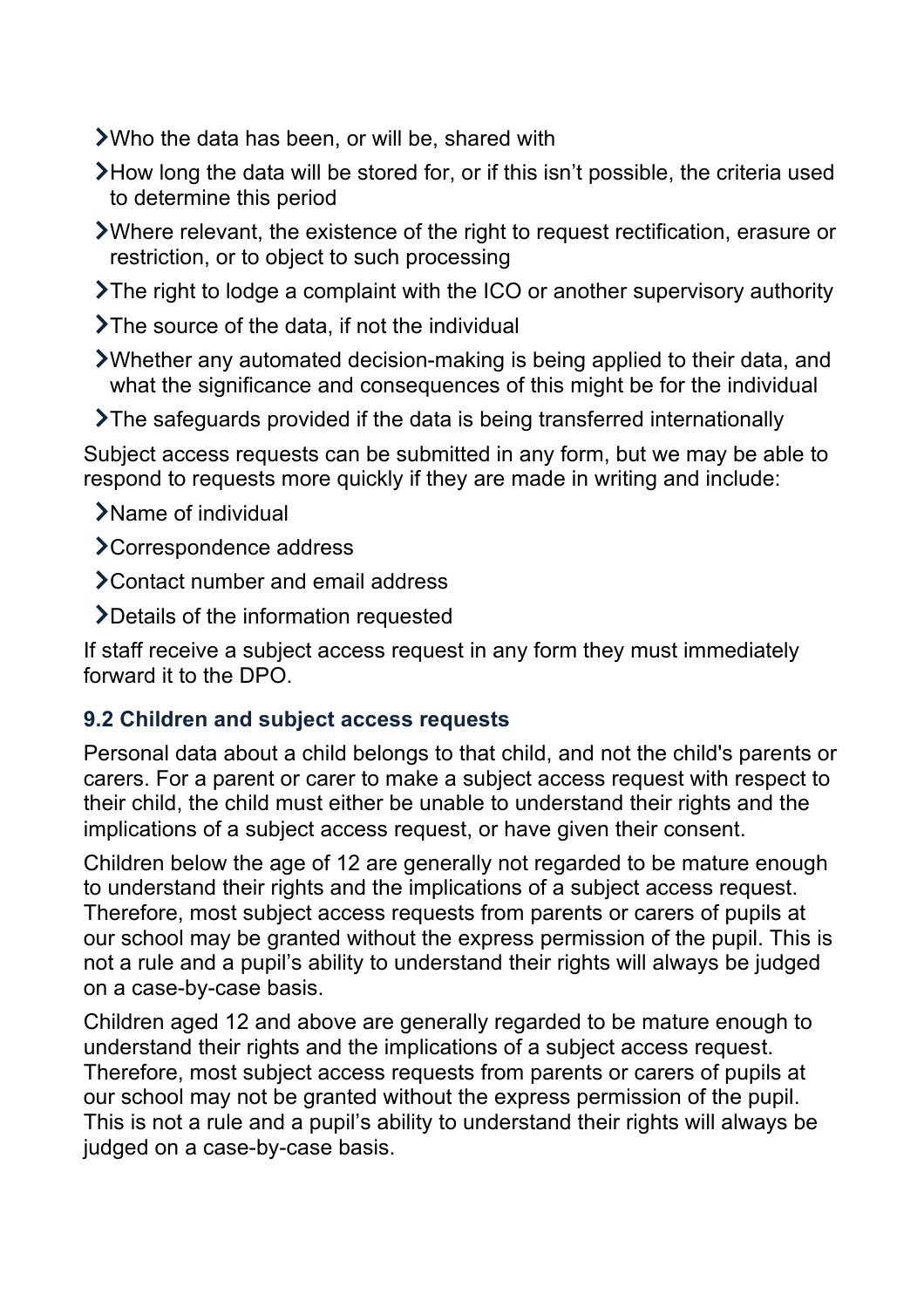## **9.3 Responding to subject access requests**

When responding to requests, we:

- May ask the individual to provide 2 forms of identification
- May contact the individual via phone to confirm the request was made
- Will respond without delay and within 1 month of receipt of the request (or receipt of the additional information needed to confirm identity, where relevant)
- Will provide the information free of charge
- May tell the individual we will comply within 3 months of receipt of the request, where a request is complex or numerous. We will inform the individual of this within 1 month, and explain why the extension is necessary

We may not disclose information for a variety of reasons, such as if it:

- Might cause serious harm to the physical or mental health of the pupil or another individual
- Would reveal that the child is being or has been abused, or is at risk of abuse, where the disclosure of that information would not be in the child's best interests
- Would include another person's personal data that we can't reasonably anonymise, and we don't have the other person's consent and it would be unreasonable to proceed without it
- $\blacktriangleright$  Is part of certain sensitive documents, such as those related to crime, immigration, legal proceedings or legal professional privilege, management forecasts, negotiations, confidential references, or exam scripts

If the request is unfounded or excessive, we may refuse to act on it, or charge a reasonable fee to cover administrative costs. We will take into account whether the request is repetitive in nature when making this decision.

When we refuse a request, we will tell the individual why, and tell them they have the right to complain to the ICO or they can seek to enforce their subject access right through the courts.

## **9.4 Other data protection rights of the individual**

In addition to the right to make a subject access request (see above), and to receive information when we are collecting their data about how we use and process it (see section 7), individuals also have the right to:

Withdraw their consent to processing at any time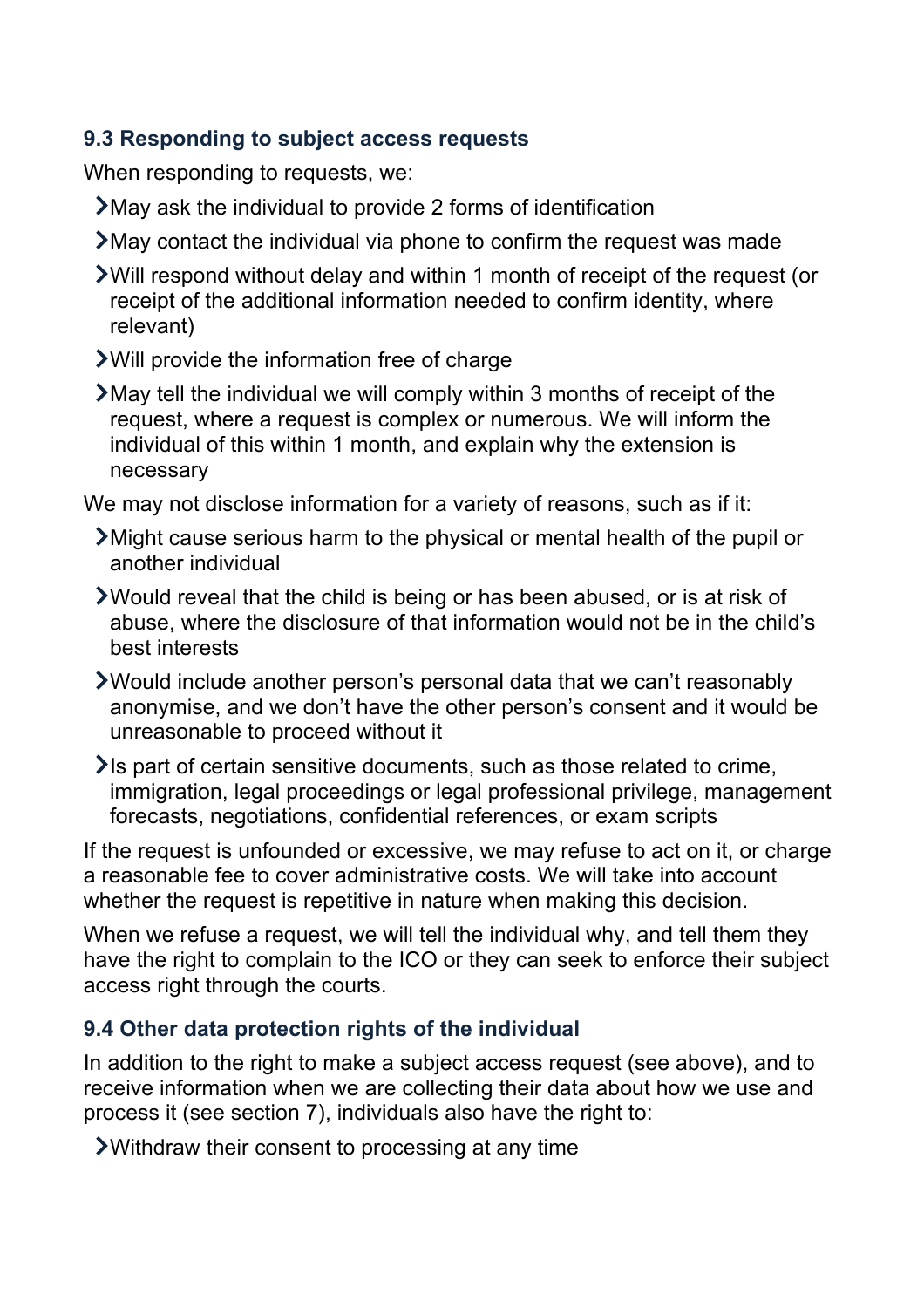- Ask us to rectify, erase or restrict processing of their personal data (in certain circumstances)
- Prevent use of their personal data for direct marketing
- Object to processing which has been justified on the basis of public interest, official authority or legitimate interests
- Challenge decisions based solely on automated decision making or profiling (i.e. making decisions or evaluating certain things about an individual based on their personal data with no human involvement)
- Be notified of a data breach (in certain circumstances)
- Make a complaint to the ICO
- Ask for their personal data to be transferred to a third party in a structured, commonly used and machine-readable format (in certain circumstances)

Individuals should submit any request to exercise these rights to the DPO. If staff receive such a request, they must immediately forward it to the DPO.

## **10. Parental requests to see the educational record**

All maintained schools, pupil referral units and non-maintained special schools insert:

Parents, or those with parental responsibility, have a legal right to free access to their child's educational record (which includes most information about a pupil) within 15 school days of receipt of a written request.

If the request is for a copy of the educational record, the school may charge a fee to cover the cost of supplying it.

This right applies as long as the pupil concerned is aged under 18.

There are certain circumstances in which this right can be denied, such as if releasing the information might cause serious harm to the physical or mental health of the pupil or another individual, or if it would mean releasing exam marks before they are officially announced.

## **11. Biometric recognition systems**

Where staff members or other adults use the school's biometric system(s), we will also obtain their consent before they first take part in it, and provide alternative means of accessing the relevant service if they object. Staff and other adults can also withdraw consent at any time, and the school will delete any relevant data already captured.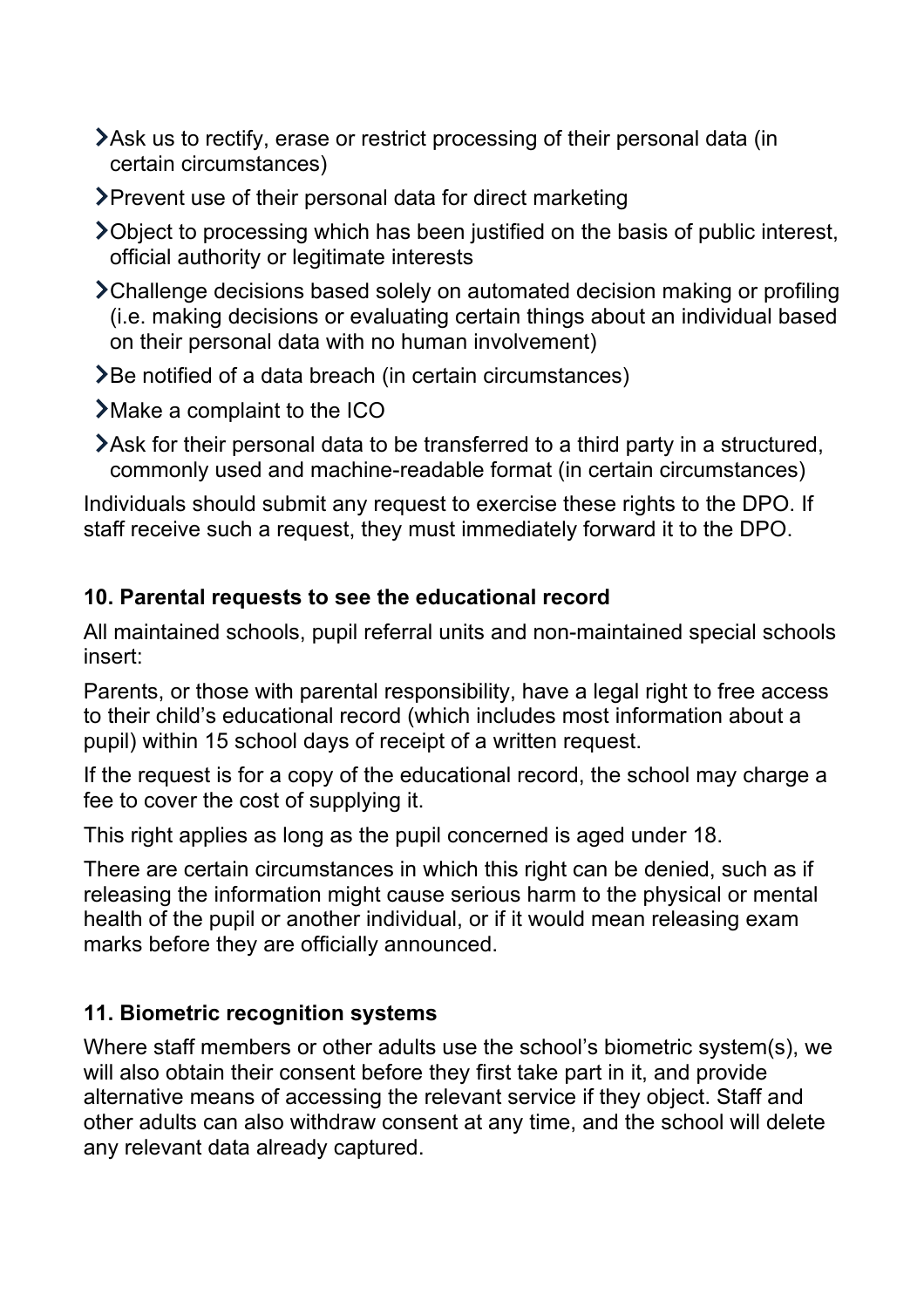## **12. Photographs and videos**

As part of our school activities, we may take photographs and record images of individuals within our school.

We will obtain written consent from parents/carers for photographs and videos to be taken of their child for communication, marketing and promotional materials. We will clearly explain how the photograph and/or video will be used to both the parent/carer and pupil.

Any photographs and videos taken by parents/carers at school events for their own personal use are not covered by data protection legislation. However, we will ask that photos or videos with other pupils are not shared publicly on social media for safeguarding reasons, unless all the relevant parents/carers have agreed to this.

We will obtain written consent from parents/carers, or pupils aged 18 and over, for photographs and videos to be taken of pupils for communication, marketing and promotional materials.

Where we need parental consent, we will clearly explain how the photograph and/or video will be used to both the parent/carer and pupil. Where we don't need parental consent, we will clearly explain to the pupil how the photograph and/or video will be used.

Any photographs and videos taken by parents/carers at school events for their own personal use are not covered by data protection legislation. However, we will ask that photos or videos with other pupils are not shared publicly on social media for safeguarding reasons, unless all the relevant parents/carers (or pupils where appropriate) have agreed to this.

Where the school takes photographs and videos, uses may include:

- Within school on notice boards and in school magazines, brochures, newsletters, etc.
- Outside of school by external agencies such as the school photographer, newspapers, campaigns
- Online on our school website or social media pages

Consent can be refused or withdrawn at any time. If consent is withdrawn, we will delete the photograph or video and not distribute it further.

When using photographs and videos in this way we will not accompany them with any other personal information about the child, to ensure they cannot be identified.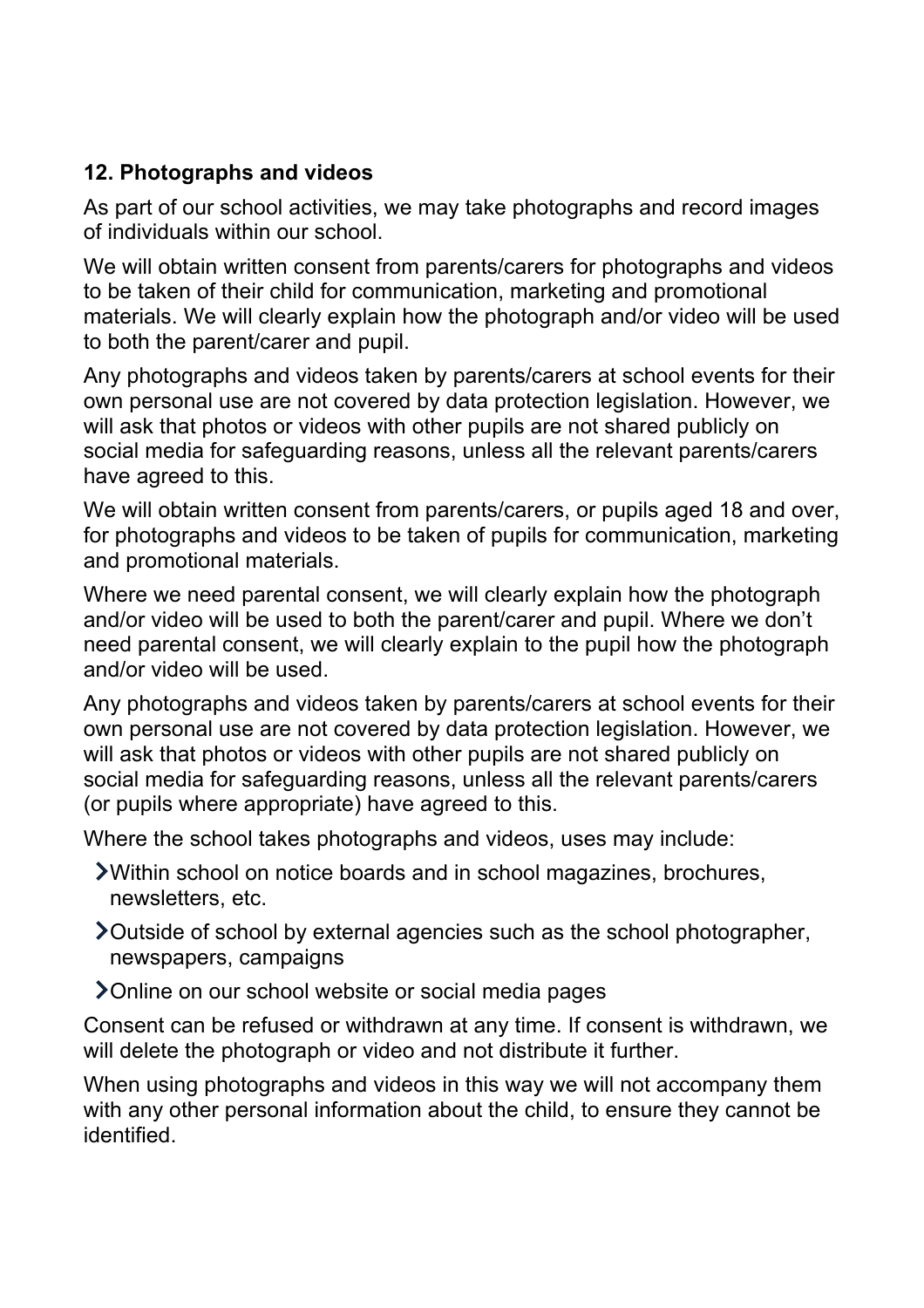## **13. Data protection by design and default**

We will put measures in place to show that we have integrated data protection into all of our data processing activities, including:

- Appointing a suitably qualified DPO, and ensuring they have the necessary resources to fulfil their duties and maintain their expert knowledge
- Only processing personal data that is necessary for each specific purpose of processing, and always in line with the data protection principles set out in relevant data protection law (see section 6)
- Completing data protection impact assessments where the school's processing of personal data presents a high risk to rights and freedoms of individuals, and when introducing new technologies (the DPO will advise on this process)
- Integrating data protection into internal documents including this policy, any related policies and privacy notices
- Regularly training members of staff on data protection law, this policy, any related policies and any other data protection matters; we will also keep a record of attendance
- Regularly conducting reviews and audits to test our privacy measures and make sure we are compliant
- Appropriate safeguards being put in place if we transfer any personal data outside of the European Economic Area (EEA), where different data protection laws will apply
- Maintaining records of our processing activities, including:
	- •For the benefit of data subjects, making available the name and contact details of our school and DPO and all information we are required to share about how we use and process their personal data (via our privacy notices)
	- •For all personal data that we hold, maintaining an internal record of the type of data, type of data subject, how and why we are using the data, any third-party recipients, any transfers outside of the EEA and the safeguards for those, retention periods and how we are keeping the data secure

## **14. Data security and storage of records**

We will protect personal data and keep it safe from unauthorised or unlawful access, alteration, processing or disclosure, and against accidental or unlawful loss, destruction or damage.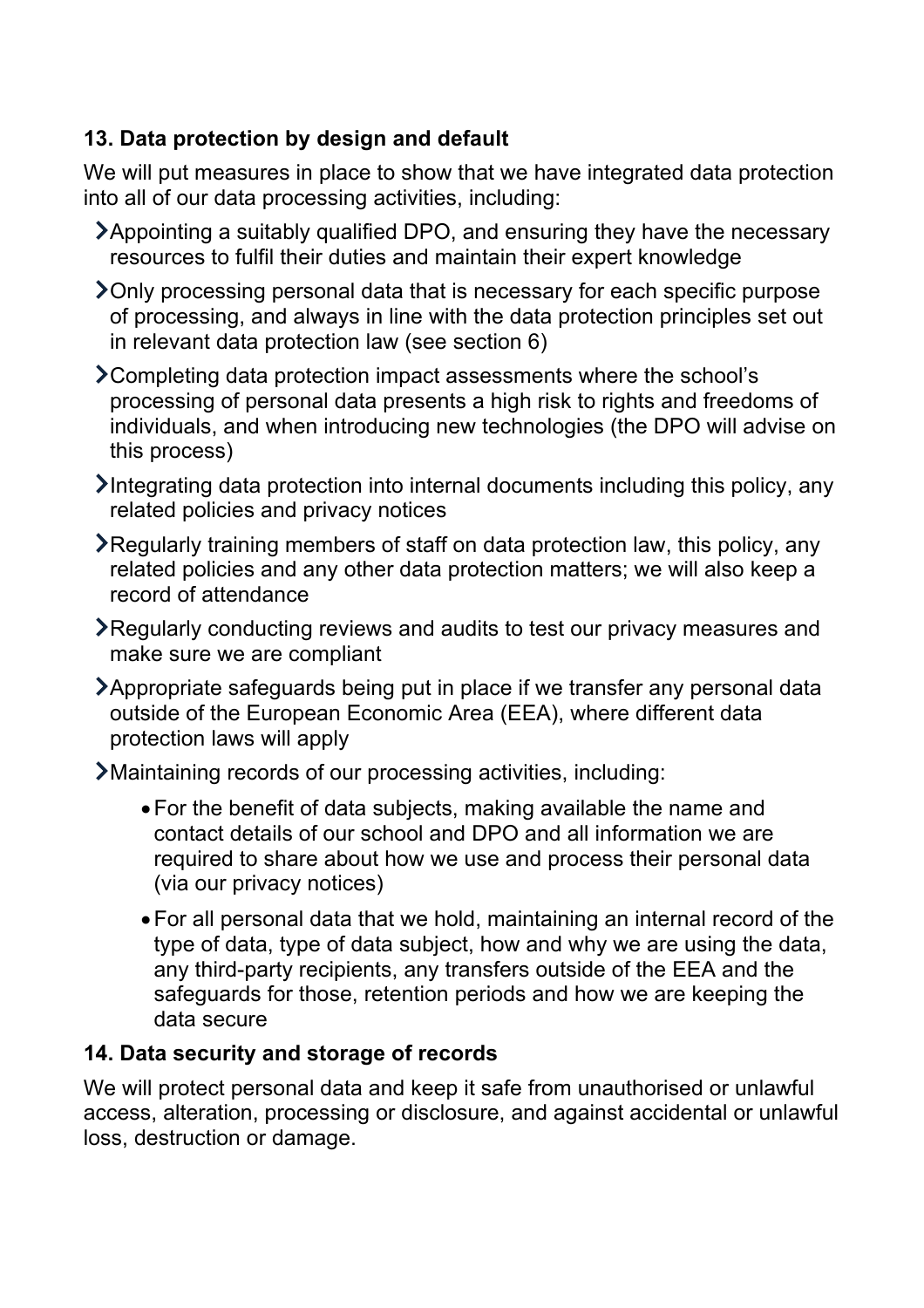In particular:

- Paper-based records and portable electronic devices, such as laptops and hard drives that contain personal data, are kept under lock and key when not in use
- Papers containing confidential personal data must not be left on office and classroom desks, on staffroom tables, or left anywhere else where there is general access
- Where personal information needs to be taken off site, staff must sign it in and out from the school office
- Passwords that are at least 10 characters long containing letters and numbers are used to access school computers, laptops and other electronic devices. Staff and pupils are reminded that they should not reuse passwords from other sites
- Encryption software is used to protect all portable devices and removable media, such as laptops and USB devices
- Staff, pupils or governors who store personal information on their personal devices are expected to follow the same security procedures as for schoolowned equipment (see our [online safety policy/ICT policy/acceptable use agreement/policy on acceptable use])
- Where we need to share personal data with a third party, we carry out due diligence and take reasonable steps to ensure it is stored securely and adequately protected (see section 8)

## **15. Disposal of records**

Personal data that is no longer needed will be disposed of securely. Personal data that has become inaccurate or out of date will also be disposed of securely, where we cannot or do not need to rectify or update it.

For example, we will shred or incinerate paper-based records, and overwrite or delete electronic files. We may also use a third party to safely dispose of records on the school's behalf. If we do so, we will require the third party to provide sufficient guarantees that it complies with data protection law.

## **16. Personal data breaches**

The school will make all reasonable endeavours to ensure that there are no personal data breaches.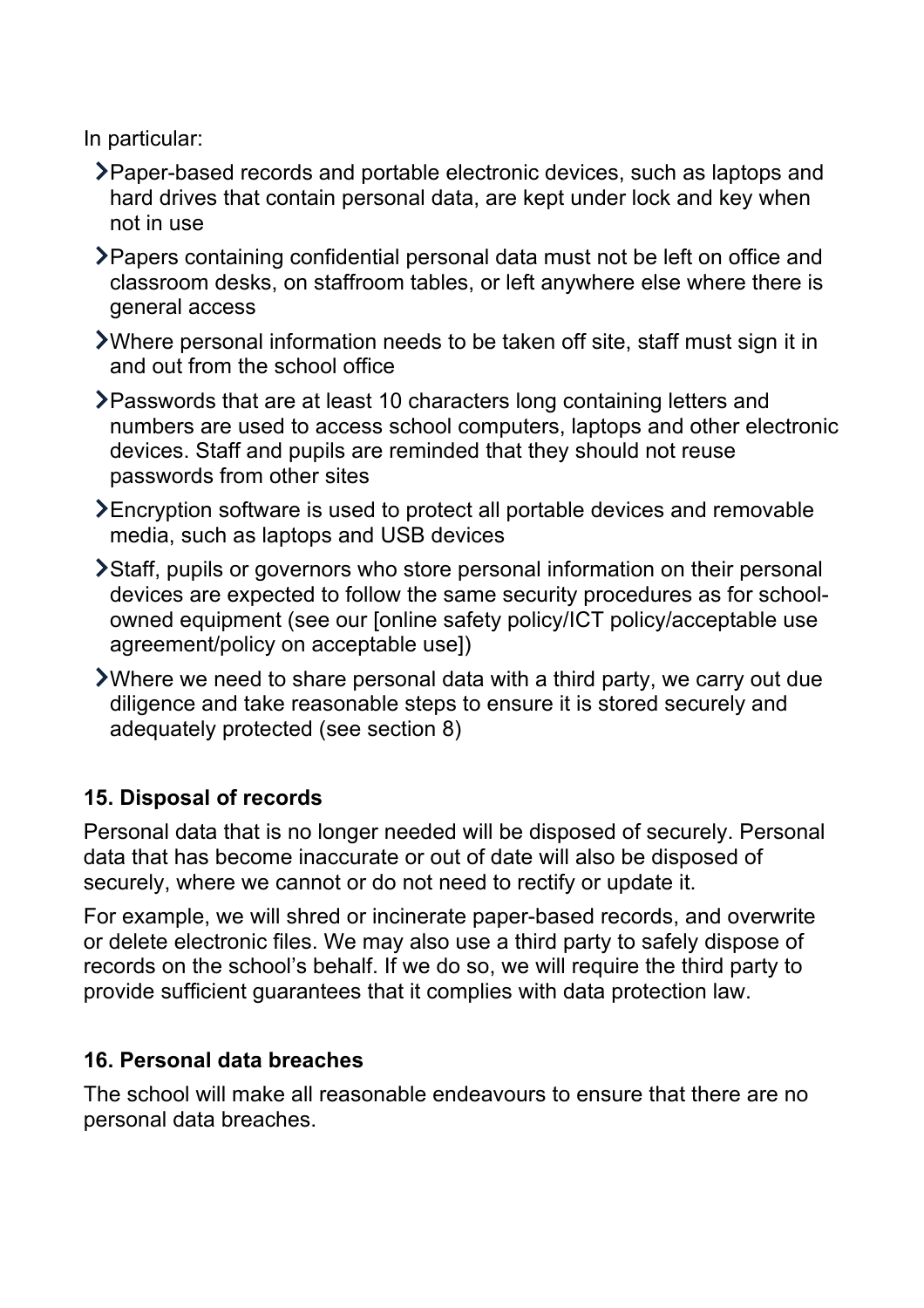In the unlikely event of a suspected data breach, we will follow the procedure set out in appendix 1.

When appropriate, we will report the data breach to the ICO within 72 hours after becoming aware of it. Such breaches in a school context may include, but are not limited to:

- A non-anonymised dataset being published on the school website which shows the exam results of pupils eligible for the pupil premium
- Safeguarding information being made available to an unauthorised person
- The theft of a school laptop containing non-encrypted personal data about pupils

## **17. Training**

All staff and governors are provided with data protection training as part of their induction process.

Data protection will also form part of continuing professional development, where changes to legislation, guidance or the school's processes make it necessary.

## **18. Monitoring arrangements**

The DPO is responsible for monitoring and reviewing this policy.

This policy will be reviewed every **2 years** and shared with the full governing board.

## **19. Links with other policies**

This data protection policy is linked to our:

Freedom of information publication scheme

Bring you own device policy

Safeguarding policy

**>ICT Code of Conduct**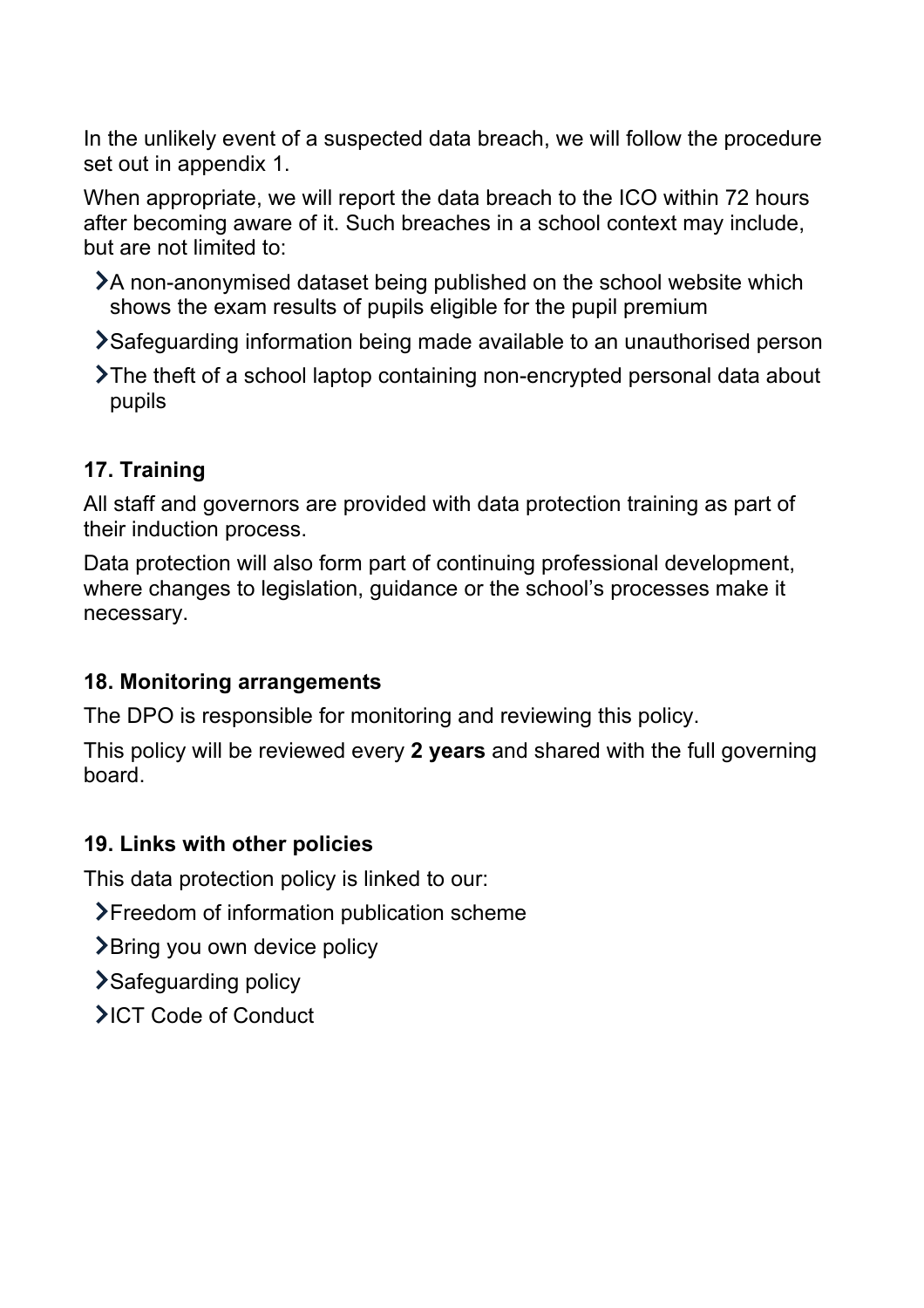#### **Appendix 1: Personal data breach procedure**

This procedure is based on guidance on personal data breaches produced by the Information Commissioner's Office (ICO).

On finding or causing a breach, or potential breach, the staff member, governor or data processor must immediately notify the data protection officer (DPO) by reporting it to Helen Stanger (email office@clare.norfolk.sch.uk)

The DPO will investigate the report, and determine whether a breach has occurred. To decide, the DPO will consider whether personal data has been accidentally or unlawfully:

- Lost
- Stolen
- Destroyed
- Altered
- Disclosed or made available where it should not have been
- Made available to unauthorised people

Staff and governors will cooperate with the investigation (including allowing access to information and responding to questions). The investigation will not be treated as a disciplinary investigation

If a breach has occurred or it is considered to be likely that is the case, the DPO will alert the headteacher and the chair of governors

The DPO will make all reasonable efforts to contain and minimise the impact of the breach. Relevant staff members or data processors should help the DPO with this where necessary, and the DPO should take external advice when required (e.g. from IT providers). (See the actions relevant to specific data types at the end of this procedure)

The DPO will assess the potential consequences, based on how serious they are, and how likely they are to happen before and after the implementation of steps to mitigate the consequences

The DPO will work out whether the breach must be reported to the ICO and the individuals affected using the ICO's self-assessment tool

The DPO will document the decisions (either way), in case it is challenged at a later date by the ICO or an individual affected by the breach. Documented decisions are stored on the computer.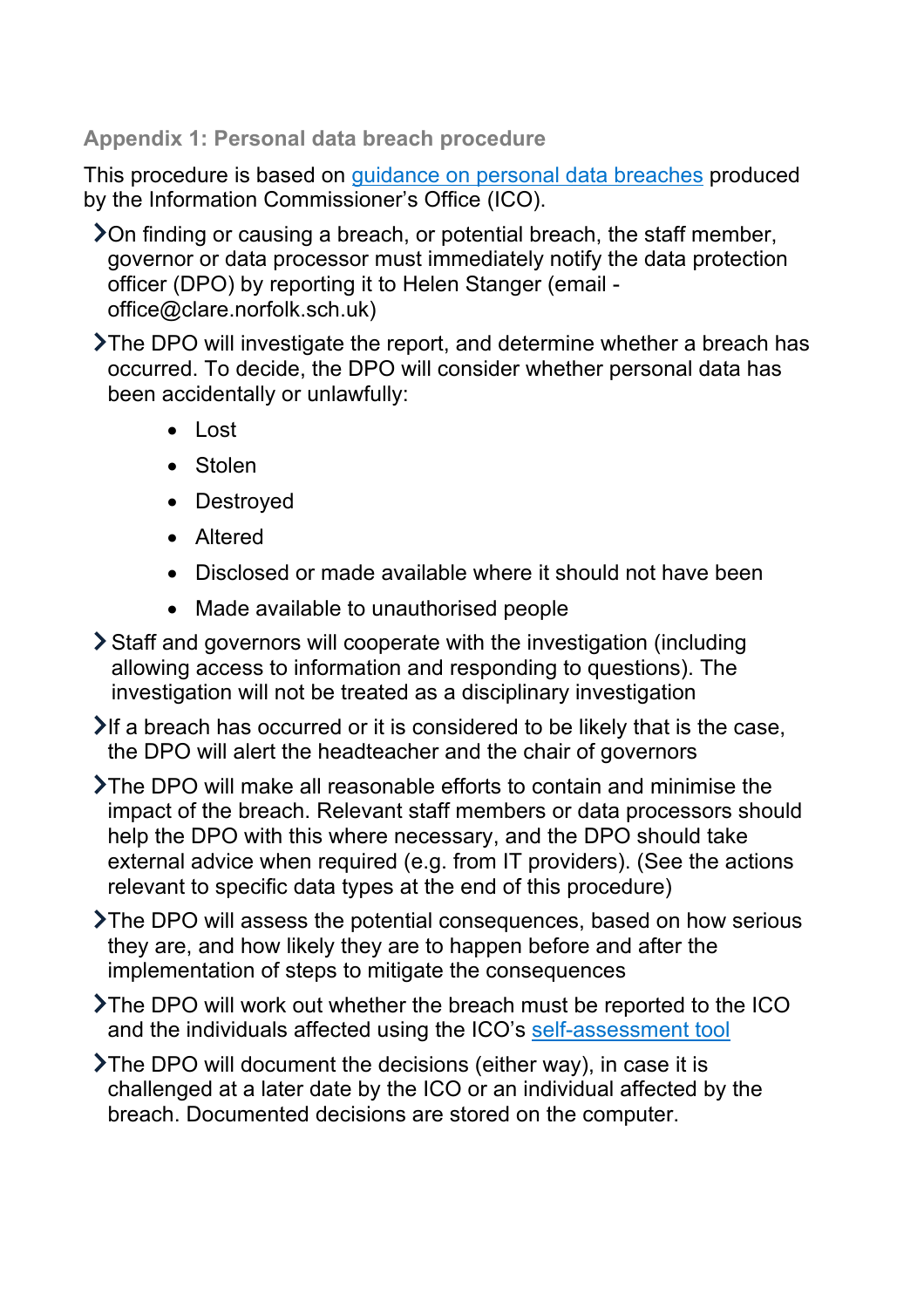Where the ICO must be notified, the DPO will do this via the 'report a breach' page of the ICO website, or through its breach report line (0303 123 1113), within 72 hours of the school's awareness of the breach. As required, the DPO will set out:

- A description of the nature of the personal data breach including, where possible:
	- $\circ$  The categories and approximate number of individuals concerned
	- o The categories and approximate number of personal data records concerned
- The name and contact details of the DPO
- A description of the likely consequences of the personal data breach
- A description of the measures that have been, or will be taken, to deal with the breach and mitigate any possible adverse effects on the individual(s) concerned

If all the above details are not yet known, the DPO will report as much as they can within 72 hours of the school's awareness of the breach. The report will explain that there is a delay, the reasons why, and when the DPO expects to have further information. The DPO will submit the remaining information as soon as possible

Where the school is required to communicate with individuals whose personal data has been breached, the DPO will tell them in writing. This notification will set out:

- •A description, in clear and plain language, of the nature of the personal data breach
- •The name and contact details of the DPO
- •A description of the likely consequences of the personal data breach
- •A description of the measures that have been, or will be, taken to deal with the data breach and mitigate any possible adverse effects on the individual(s) concerned

The DPO will consider, in light of the investigation and any engagement with affected individuals, whether to notify any relevant third parties who can help mitigate the loss to individuals – for example, the police, insurers, banks or credit card companies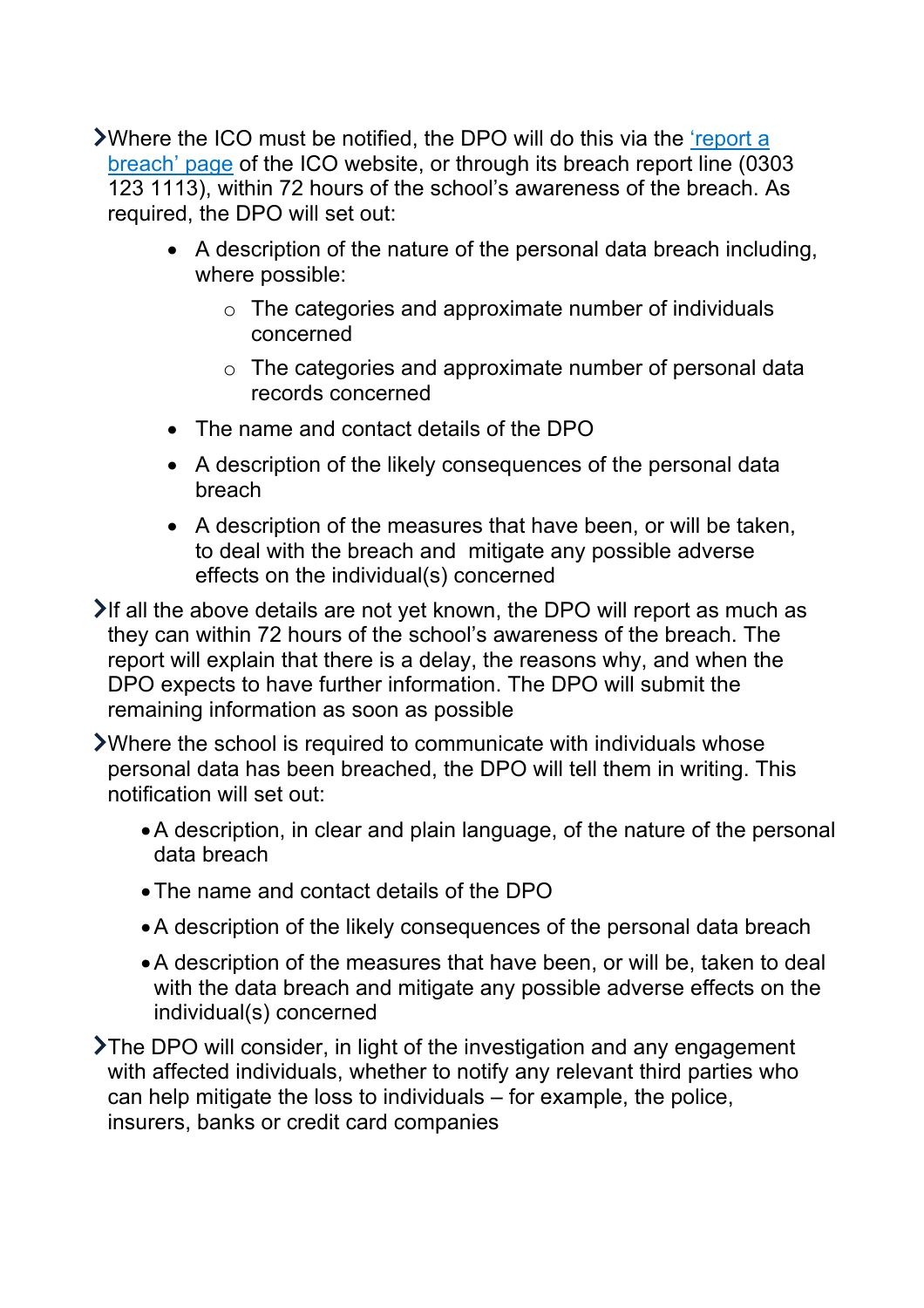The DPO will document each breach, irrespective of whether it is reported to the ICO. For each breach, this record will include the:

- Facts and cause
- Effects
- Action taken to contain it and ensure it does not happen again (such as establishing more robust processes or providing further training for individuals)

Records of all breaches will be stored on the school computer system

- The DPO and headteacher will meet to review what happened and how it can be stopped from happening again. This meeting will happen as soon as reasonably possible
- The DPO and headteacher will meet weekly to assess recorded data breaches and identify any trends or patterns requiring action by the school to reduce risks of future breaches

## **Actions to minimise the impact of data breaches**

We set out below the steps we might take to try and mitigate the impact of different types of data breach if they were to occur, focusing especially on breaches involving particularly risky or sensitive information. We will review the effectiveness of these actions and amend them as necessary after any data breach.

#### **Sensitive information being disclosed via email (including safeguarding records)**

- If special category data (sensitive information) is accidentally made available via email to unauthorised individuals, the sender must attempt to recall the email as soon as they become aware of the error
- Members of staff who receive personal data sent in error must alert the sender and the DPO as soon as they become aware of the error
- If the sender is unavailable or cannot recall the email for any reason, the DPO will ask the ICT department/external IT support provider to attempt to recall it from external recipients and remove it from the school's email system (retaining a copy if required as evidence)
- In any cases where the recall is unsuccessful or cannot be confirmed as successful, the DPO will consider whether it's appropriate to contact the relevant unauthorised individuals who received the email, explain that the information was sent in error, and request that those individuals delete the information and do not share, publish, save or replicate it in any way